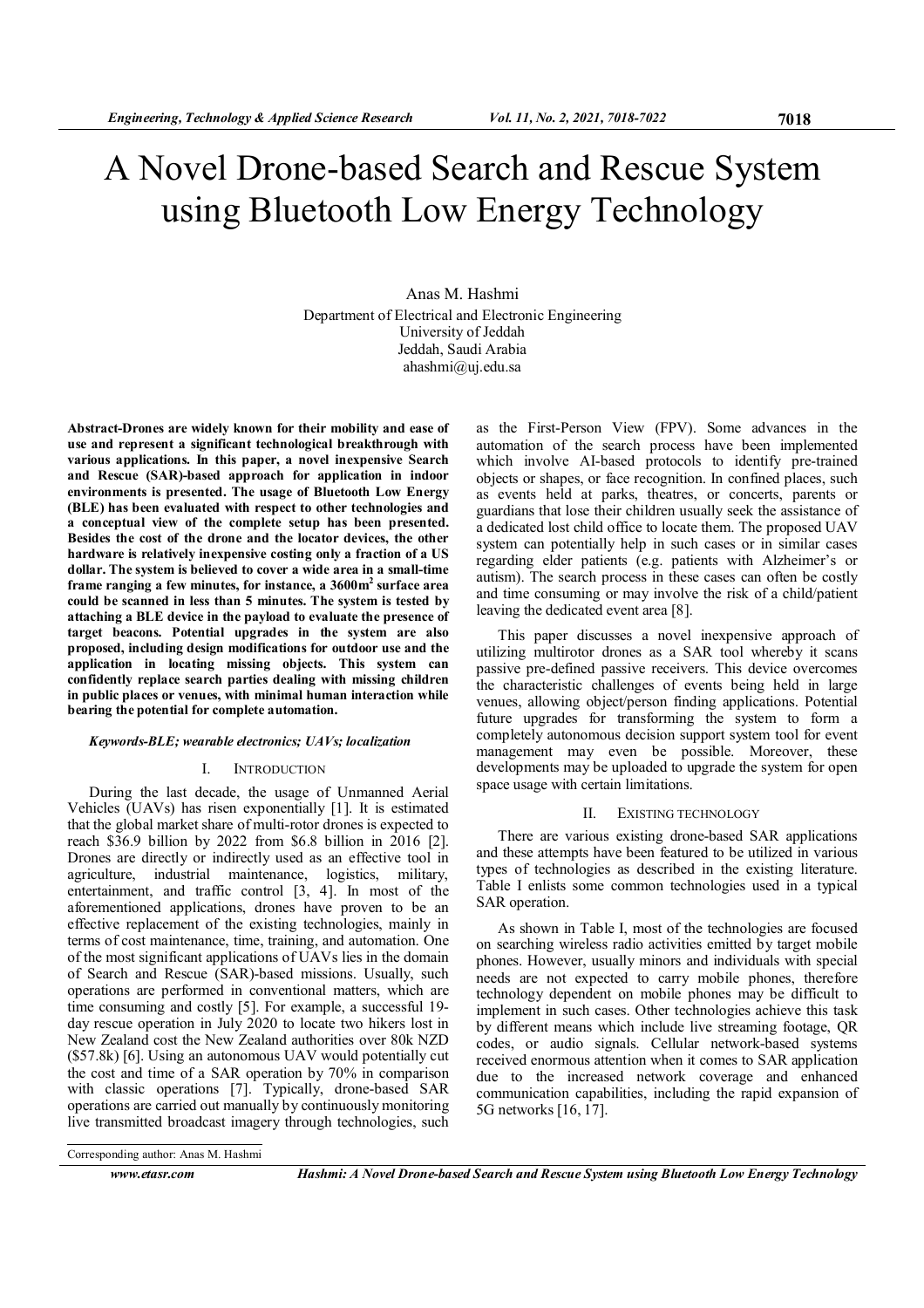| Product                                            | Technology                                       | <b>Features</b>                                                                                                                   | <b>Drawbacks</b>                                                                          | Ref.   |
|----------------------------------------------------|--------------------------------------------------|-----------------------------------------------------------------------------------------------------------------------------------|-------------------------------------------------------------------------------------------|--------|
| AltiGator                                          | IR thermal imaging                               | Manual inspection of live footage.                                                                                                | Manual inspetion requires additional<br>human power, thermal cameras can be<br>expensive. |        |
| Intelligent drone navigation<br>for SAR operations | Computer vision                                  | OR codes are used for indoor<br>localization.                                                                                     | Uses GPS for localization, difficult to<br>operate indoors                                | [10]   |
| <b>SARDO</b>                                       | Mobile network and IR cameras                    | Locates a mobile phone in 3 minutes in<br>an open field.                                                                          | Mobile network-based solution, requires<br>a phone carried by the target                  | $[11]$ |
| <b>SLAM</b>                                        | 3D map generation from<br>stitching still images | Compares movement between two<br>frames of the images.                                                                            | Images are difficult to be evaluated in<br>crowded environemnts                           | $[12]$ |
| <b>MOBNET</b>                                      | Mobile phones                                    | Searches for mobile phones, signal of<br>trapped people.                                                                          | Mobile network-based solution, requires<br>a phone carried by the target                  | $[13]$ |
| GuideLoc                                           | Wireless signals from mobile<br>phones           | Localization system uses target guiding<br>technology based on region division.                                                   | Mobile network-based solution, requires<br>a phone carried by the target                  | $[14]$ |
| Audio-based SAR with a<br>drone                    | Drone-embedded sound source<br>localization      | Estimates the Time Difference Of<br>Arrival (TDOA) of sound waves in a<br>microphone pair in addition to the<br>angle of arrival. | Difficult to operate in crowded<br>environments due to various sources of<br>sound        | $[15]$ |

TABLE I. SELECTED EXISTING SAR DRONE-BASED APPLICATIONS

The possibility of utilizing electronic ID tags, such as Bluetooth Low Energy (BLE) devices has been explored. We believe that featuring such inexpensive tags will make the task less complex and more achievable comparing to the methods proposed in Table I.

# III. CONCEPT AND METHODOLOGY

The concept of the design is to re-design the drone payload in order to be able to carry the required electronics and means of communication for accurate identification of the ID tags. In order to design the system appropriately, various elements of the design have been investigated.

### A. ID Tags

The ID tags are an important element of the process of development since they act as the primary point of communication. Tags should communicate with the host once close proximity is detected, and may be operated actively or passively. They should feature reliable operation, rapid response, inexpensive price tag, reasonable energy consumption, lightweight arrangement, and acceptable communication range. If the total weight of those tags is low, they can be manufactured as wearable electronics. The recent advances in the development of short to medium range wireless technologies provided multiple options for the UAV designed in this study. There are various communication protocols meeting the aforementioned criteria, which are enlisted in Table II [18, 19]. Referring to Table II, it can be seen that the BLE technology features have low cost, low weight, moderate communication range, and relatively low energy consumption. Conventional Bluetooth has stable connection, reasonable price, and moderate IPv6 communication energy overhead with a slow data transfer rate. As the name suggests, BLE is designed to optimize power consumption compared to the classic Bluetooth, while maintaining a similar protocol stack profile. Usually BLE devices are powered by a single coin battery that lasts up to two years. It was found that BLE consumes very little energy compared to competing low-energy communication technology, such as ZigBee [20]. It uses a 2.4GHz ISM Band with 2MHz channel spacing, and is governed by IEEE 802.11 and IEEE 802.15 standard protocols

[21]. The low energy operation of BLE is achieved by the potential trade off of the following features:

- Communication channels: Instead of using multiple channels for discovery or connections, only 3 broadcasting channels would be used.
- Memory: Only a few bytes are featured with BLE, while additional memory would require additional hardware, increasing the chances of current leakage.
- Data packets: BLE sends shorter data packets which results in fewer calibration iterations drawing less leakage current.
- Sleep time: Classic Bluetooth takes over 100ms for waking from sleep, transmitting a data packet, and then going to sleep mode, while BLE performs this process 15 times faster. This will reduce scanning time for BLE saving more battery, especially if small data segments are broadcast.

| Technology                                  | Cost     | Weight | Range                                       | <b>Energy</b><br>consumption |
|---------------------------------------------|----------|--------|---------------------------------------------|------------------------------|
| Radio Frequency<br>Identification<br>(RFID) | Very low | Low    | Read range of<br>$100m$ ,<br>unidirectional | Passive                      |
| Near Field<br>Communication<br>(NFC)        | Very low | Low    | $10cm$ ,<br>bidirectional                   | Very low or<br>passive       |
| <b>Bluetooth</b>                            | Medium   | Low    | 100m (class<br>dependent),<br>hidirectional | Medium<br>(class dependent)  |
| <b>BLE</b>                                  | Low      | Low    | $10-50m$ ,<br>bidirectional                 | Very low                     |
| Wifi                                        | High     | High   | 100m                                        | High                         |
| ZigBee                                      | Moderate | Low    | $10-20m$                                    | Low                          |

BLE operates in star network topology where the nodes can be configured as slaves connected to a single master, or a master connected to multiple slaves. The master scans the designated channels to search for slave devices. Once a device is discovered, synchronous connection is established between them resulting in the change of state of activity mode from 'sleep' to 'wake up'. Another option would be to set the slave devices to sleep mode by default to save energy [22].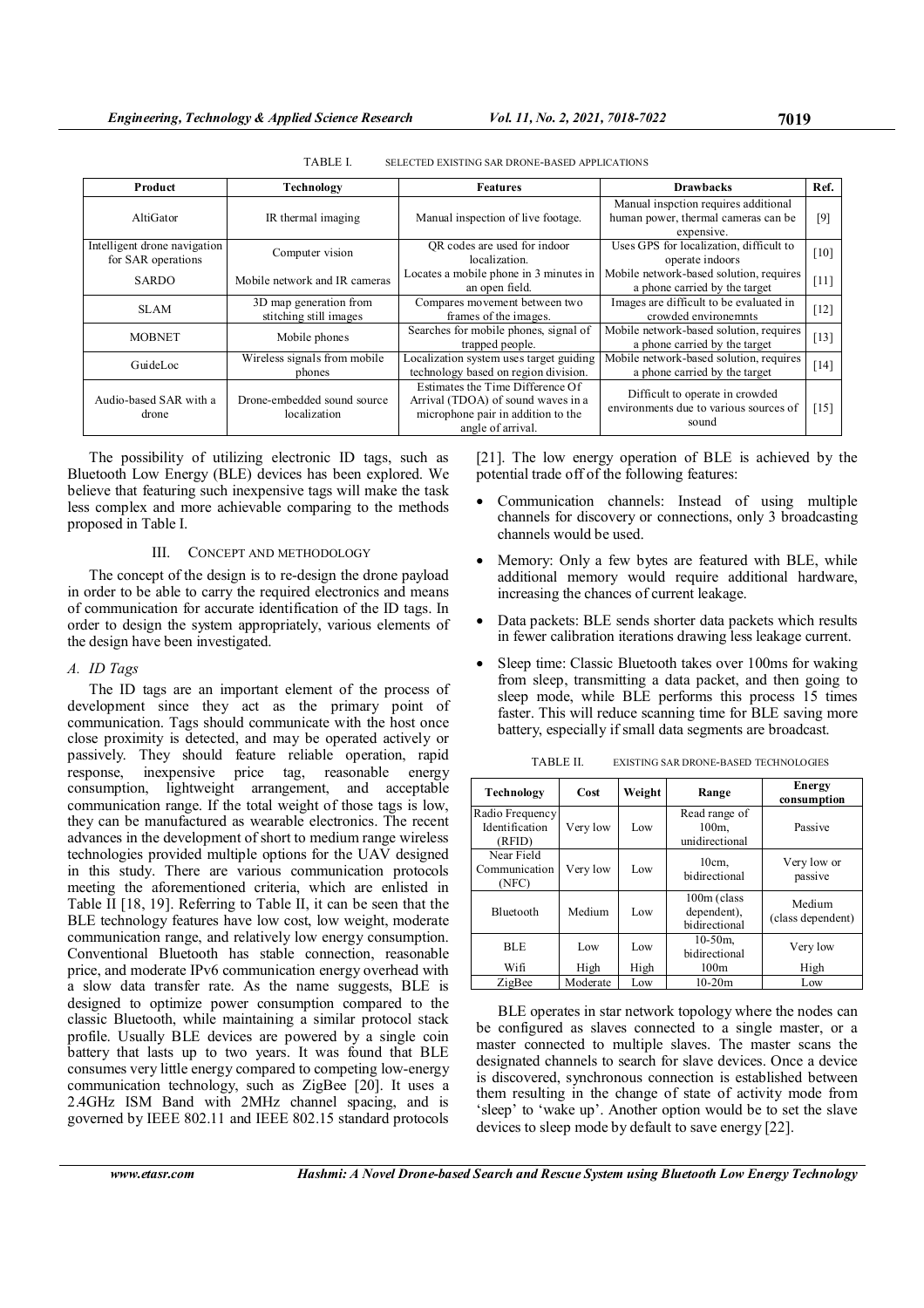### B. Data Transmission and Positioning

Data are transmitted in BLE using two service profiles, namely Find Me Profile (FMP) and Proximity Profile (PXP), which take into consideration the slave/master (target/locator) positions. As the name suggests, FMP makes the localization of devices a significantly straightforward process. The target seeks the search command broadcast by the locator. Once the message is delivered, the target device is triggered, usually in the form of an audio signal or other alert mechanisms. On the other hand, PXP detects any drop in the connection with the target or initiates a connection with a different locator. This profile is effective only if a connection is initiated. Other available protocols found in the domain of consumer-based electronics include the iBeacon which operates between preprogrammed manufacturer's devices.

In terms of internal hardware arrangements in BLE devices, one point to consider is the directionality of their chip antennas, which are characterized by non-isotropic radiation. This is significantly challenging to mitigate due to the size of the additional antenna. There are various fundamental concepts when considering the positioning of BLE devices. The simplest approach of positioning is determining if both the target and the locator are within the radio coverage range, while providing a binary decision about their presence within that range [23]. In order to determine the distance between devices in free space, the following equation that relates distance  $(d)$  and the Received Signal Strength Indicator (RSSI) was utilized.

# $d = 20(RSSI + \alpha)$  (1)

where  $\alpha$  is an offset based on the maximum RSSI of the locator. The equation could also be used to determine the lateration based on multiple locators. Unlike outdoors, the indoor environment usually exhibits multipath effect due to the presence of obstacles that may vary in form and arrangement. This significantly worsens the approximation taken into consideration in (1). However, the utilization of the Time-of-Flight (ToF) approach has proven to produce more accurate results in indoor locations. Unfortunately, ToF estimation requires additional electronics (e.g. oscillators) which increase power consumption and cost. It is also important to note that since the locator is fixed in a moving station (i.e. drone), the angulation process may be ignored. In the same context, it is highly challenging to utilize fingerprinting which identifies the pre-recorded target RSSI values of both the target and locator, since they tend to exhibit continuous change in their locations.

### C. Locator Movement and Beacon Analysis

One of the most challenging issues when attempting to locate the target in indoor environments is the multipath propagation effect. This issue can worsen if several devices are available in a confined space and moving objects are present. Usually, no accurate RSSI model in case of indoor environments is available and a rather simplistic way of estimation involves the use of ToF values. Therefore, a worstcase scenario should be taken into consideration when planning such a system. In some commercial applications, such as the iBeacon, it is recommended that the advertising signal intervals should be set below 100ms, when the tag is operated by a coin cell battery for maximizing the battery life to a few months. In

BLE devices continuously broadcast their data packets with a unique identifier known as the Universally Unique Identifier (UUID). This UUID acts as a network MAC address for the manufactured chipset and consists of 128-bits, with a 48-bit mandatory advertiser address. For BLE target finder, an opensource program, Raspberry Pi 3 BLE sniffer was used [24]. This code allows the detection of various compatible devices from different manufacturers, with all data being analyzed in a dedicated dashboard. While initiating the software, a signal search interval of 200ms was set. The advertising signal interval was set to 500ms, so that the target could operate confidently using a coin cell battery for one full year. In Figure 1, we see the Raspberry Pi (locator) attached to a drone payload for locating advertising channels.



**SCAN** 

Fig. 1. Basic arrangement of target localization with scan and synchonization with the advertising beacons.

### IV. EXPERIMENTAL SETUP AND ROUTE PLANNER

For route estimation purposes, the maximum Bluetooth coverage radius was assumed to be 10m. To ensure that all targets in the designated search zone are discoverable and that their discoverability is enhanced, the detection range was reduced to 5m. Moreover, the drone should fly in intervals whereby the movement was paused for 1000ms for each 5m flown. This interval of inactivity ensures that the locator exhibited at least 4 iterations of advertising signals broadcast by the target. For doubling the chances of discovery, each drone's vertical/horizontal straight parallel route should have a separation of <5m. Raw experimental data are shown in Table III.

TABLE III. RAW EXPERIMENTAL DATA

|     | Wind                                                                                                       |                             |                     |
|-----|------------------------------------------------------------------------------------------------------------|-----------------------------|---------------------|
| AGL | Route length                                                                                               | Stop mode                   | speed               |
| 5m  | Vertical movement:<br>$12\times55m = 660m$<br>Horizontal lines:<br>$11\times5m = 55m$<br>Total route: 715m | 1000ms<br>every 5m<br>flown | $0m$ /s<br>(indoor) |

For demonstration purposes, the exhibition hall Dhahran Expo, located in Dhahran, Saudi Arabia and covering a surface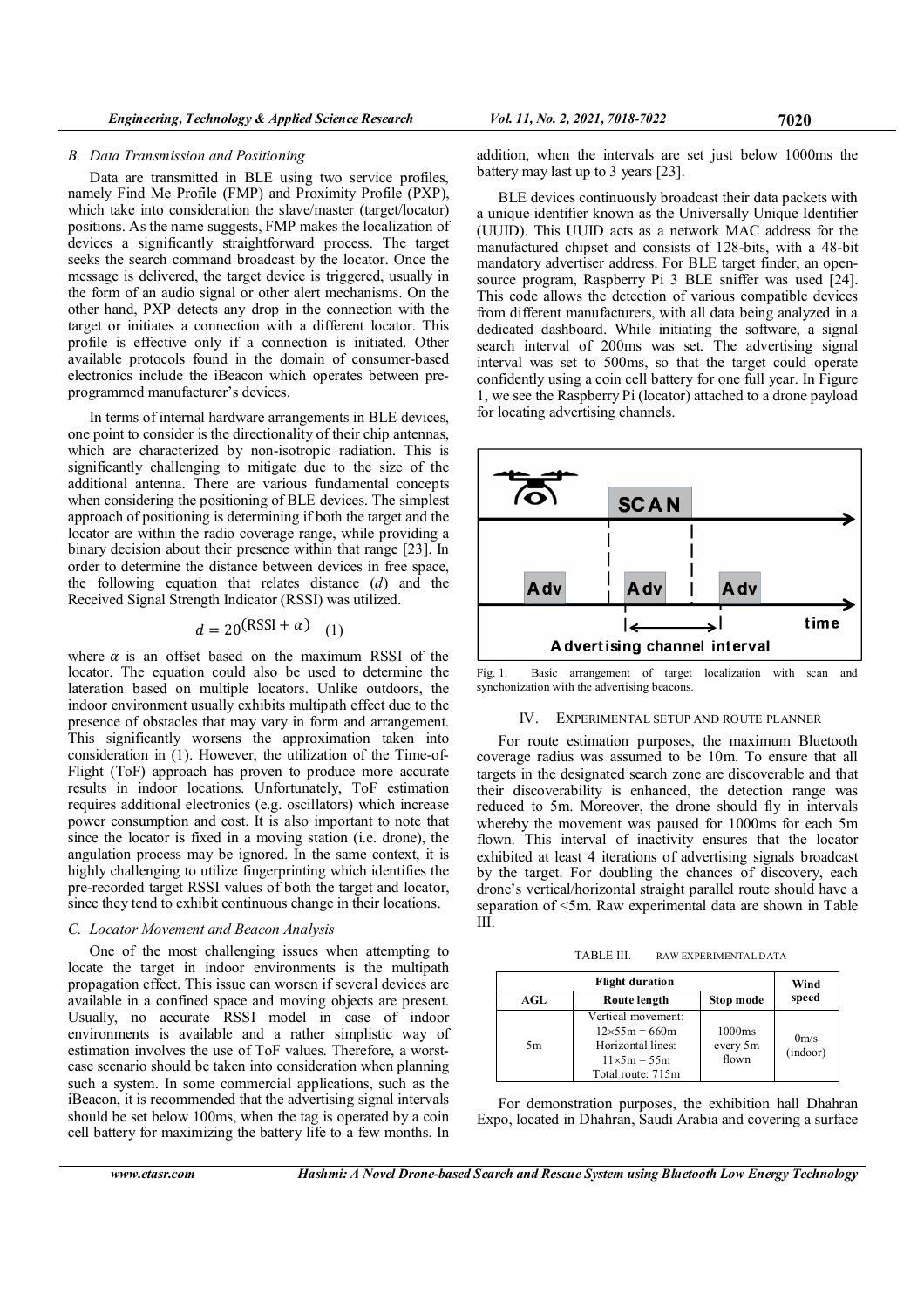area of  $3600 \text{m}^2$  (60m×60m), was chosen [25]. To estimate the planned route, an open-source code named Reinforcement Learning for Autonomous navigation for UAVs [26] was used. This code was designed to implement reinforcement learning algorithms for autonomous navigation of drones in indoor environments. Figure 2 shows the exhibition hall and the planned route using predefined hall edges. The total horizontal route of the drone was  $60 \text{m} \times 12 \text{m} = 720 \text{m}^2$ , with an additional  $5m \times 11m = 55m^2$  surface area of horizontal connecting lines, which makes the total route approximately around  $775m^2$ . Considering the average speed of the drone to be  $6.7 \text{ms}^{-1}$ (15mph), the total area can be covered in around 115s, with an additional 1s per 5m taken into consideration. It would take a total of 227s to completely evaluate the whole area of  $3600 \text{m}^2$ .



Fig. 2. (a) A raw image of hall #3 in Dhahran Expo, Dhahran, Saudi Arabia. (b) Raw image processed using planned routing with the aid of opensource code named Reinforcement Learning for Autonomous navigation for UAVs. The triangle on the left-hand side demonstrates the drone's starting point, while the traingle on the right is suggestive of the end point of the flight. The dashed lines demonstrate the main path of vertical movement, and the solid lines represent the path of the horizontal flight.

# A. Accuracy and Operationality

In order to ensure the maximum accuracy of the system, repeated movements may be performed. Once the target is located, the movement of the drone is locked around this area, while it continuously performs search operations in its proximity. If the connection drops, the drone should potentially move in a spiral path to reconnect with the target. The RSSI value could be taken into consideration when determining the static positioning of the drone. The proposed model was validated by using a BLE device as a target moving backward and forward from the host. The signal loss was evaluated to ensure scan signal being continuously broadcast within the expected Bluetooth range.

# B. Potential Applications

The technological development reported in this study may be used in applications involved in locating objects or persons in halls or exhibitions. This development is easy to implement, since the BLE target devices require inexpensive hardware. BLE devices could come in different forms, such as wristbands, keychains, tags, pins, each costing less than one US dollar. Therefore, the tool shows promising potential for commercialization. One potential upgrade of this application would be its outdoors potential use. In that case, uploading a suggested route plan with details of streets or landmarks may be pertinent. A swarm drone technology may be applied to cover a wider area.

### V. CONCLUSIONS

A BLE-based SAR system with indoor applications was proposed which potentially could be applied to locate lost individuals. The proposed BLE-based, cell-battery powered device has a year-long operational durability, and bears relatively inexpensive electronic tags in convenient packaging such as a wristband or a keychain. The drone is able to scan an indoor area of 3600m<sup>2</sup> with high accuracy in just below 5 minutes. This time can be further minimized with tradeoff with battery lifetime. This system can be used for additional purposes such as event management and enhanced localization capability based on beacons from target or high-density spots based on attendees' mobile signals. Dedicated AI-based software was utilized in order to estimate the UAV route. This system could be upgraded for outdoor operations using swarm technology.

### **REFERENCES**

- [1] S. Maharana, "Commercial Drones," *International Journal of Advances* in Science Engineering and Technology, vol. 5, no. 1 Suppl. Is. 3, pp. 96–101, Mar. 2017.
- [2] D. Gonzalez-Aguilera and P. Rodriguez-Gonzalvez, "Editorial: Drones—An Open Access Journal," Drones, vol. 1, no. 1, Dec. 2017, https://doi.org/10.3390/drones1010001.
- [3] Z. Liu, Z. Li, B. Liu, X. Fu, I. Raptis, and K. Ren, "Rise of Mini-Drones: Applications and Issues," in Proceedings of the 2015 Workshop on Privacy-Aware Mobile Computing, New York, NY, USA, Jun. 2015, pp. 7–12, https://doi.org/10.1145/2757302.2757303.
- [4] M. Almutiry, "UAV Tomographic Synthetic Aperture Radar for Landmine Detection," Engineering, Technology & Applied Science Research, vol. 10, no. 4, pp. 5933–5939, Aug. 2020, https://doi.org/10.48084/etasr.3611.
- [5] G. Remy, S. M. Senouci, F. Jan, and Y. Gourhant, "SAR drones: drones for advanced search and rescue missions," Journées Nationales des Communications dans les Transports, vol. 1, pp. 1–3, 2013.
- [6] "Cost of missing tramper rescue operation \$80,000 and counting," Stuff, Jul. 21, 2020. https://www.stuff.co.nz/national/122198869/cost-ofmissing-tramper-rescue-operation-80000-and-counting (accessed Mar. 24, 2021).
- [7] W. Stecz and K. Gromada, "UAV Mission Planning with SAR Application," Sensors, vol. 20, no. 4, Jan. 2020, Art. no. 1080, https://doi.org/10.3390/s20041080.
- [8] S. A. Riggins and D. P. Sharp, "Missing child reporting, tracking and recovery method and system," US20100262367A1, Oct. 14, 2010.
- [9] "Drones for search & rescue missions," AltiGator Drone & UAV Technologies, Sep. 17, 2014. https://altigator.com/en/drones-for-searchrescue-missions/ (accessed Mar. 24, 2021).
- [10] D. Yavuz, H. Akbıyık, and E. Bostancı, "Intelligent drone navigation for search and rescue operations," in 2016 24th Signal Processing and